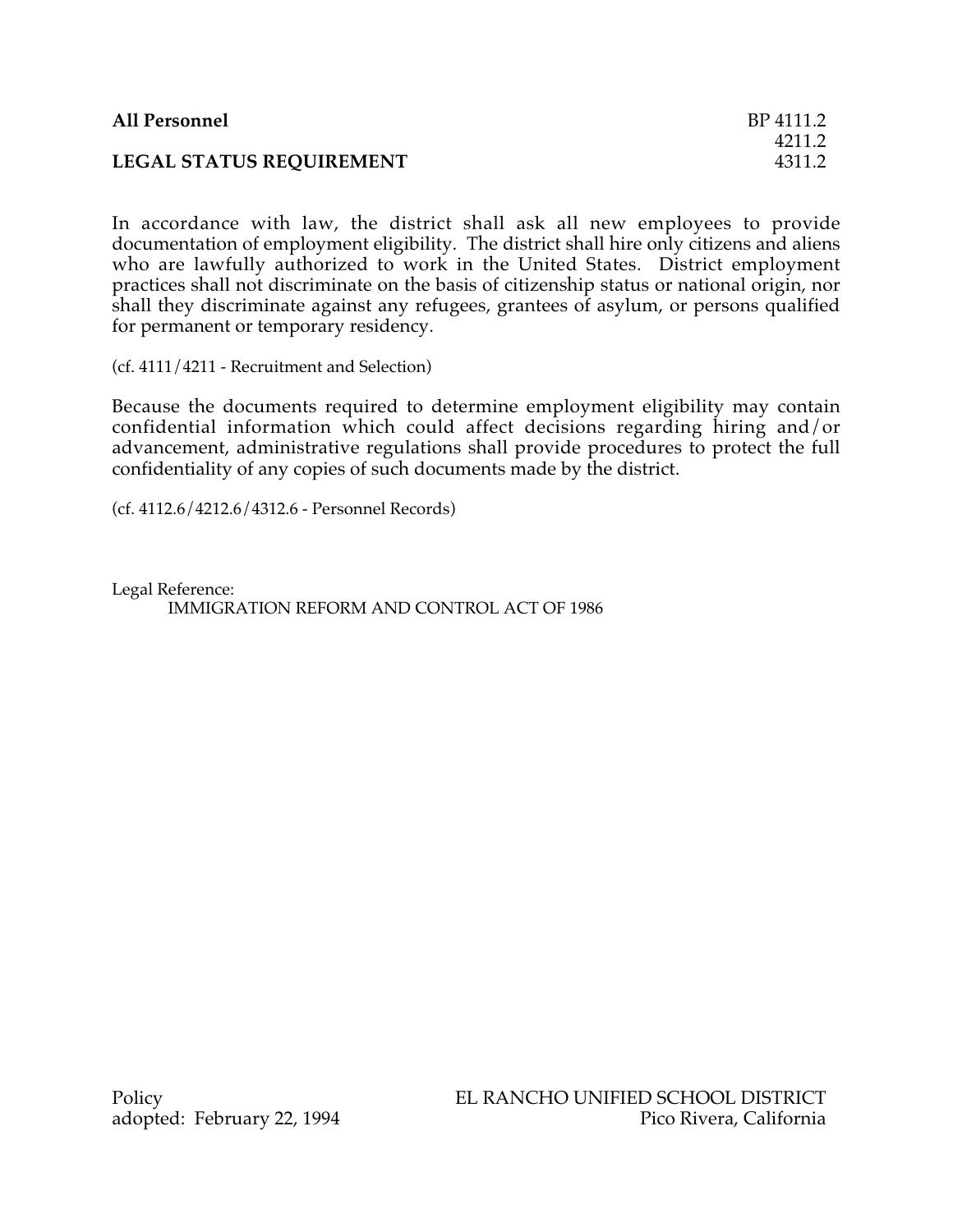| <b>All Personnel</b>            | AR 4111.2 (a) |
|---------------------------------|---------------|
|                                 | 4211.2        |
| <b>LEGAL STATUS REQUIREMENT</b> | 4311.2        |

When being hired by the district for any kind of work, prospective employees shall be informed that they will be asked, within three days of employment, to show documents which certify their work eligibility and identity. Persons employed for three days or less must provide such documentation on their first day. This documentation may consist of one item in group A below, or two items, one from group B and one from group C below.

## **Group A - Documents which establish both work authorization and identity**

- 1. A United States passport.
- 2. A Certificate of U.S. Citizenship (INS Form N-560 or N-561).
- 3. A Certificate of Naturalization (INS Form N-550 or N-570).
- 4. An unexpired foreign passport with unexpired authorization to work in the United States.
- 5. An Alien Registration Receipt Card (INS Form I-151) or Resident Alien INS Form I-551, with photograph.
- 6. A Temporary Resident Card (INS Form I-688).
- 7. An Employment Authorization Card (INS Form I-688A).

## **Group B - Documents which establish work eligibility**

- 1. A Social Security card, other than one specified as "not valid for employment purposes."
- 2. An original or certified copy of a birth certificate from any state, county or city, bearing an official seal.
- 3. An unexpired Immigration and Naturalization Service (INS) employment authorization.
- 4. An unexpired reentry permit (INS Form I-327).
- 5. An unexpired Refugee Travel Document (INS Form I-571)
- 6. A Certification of Birth or Certification of Birth Abroad issued by the Department of State (Form FS-545 or DS-1350). Both of these documents are issued to persons born abroad.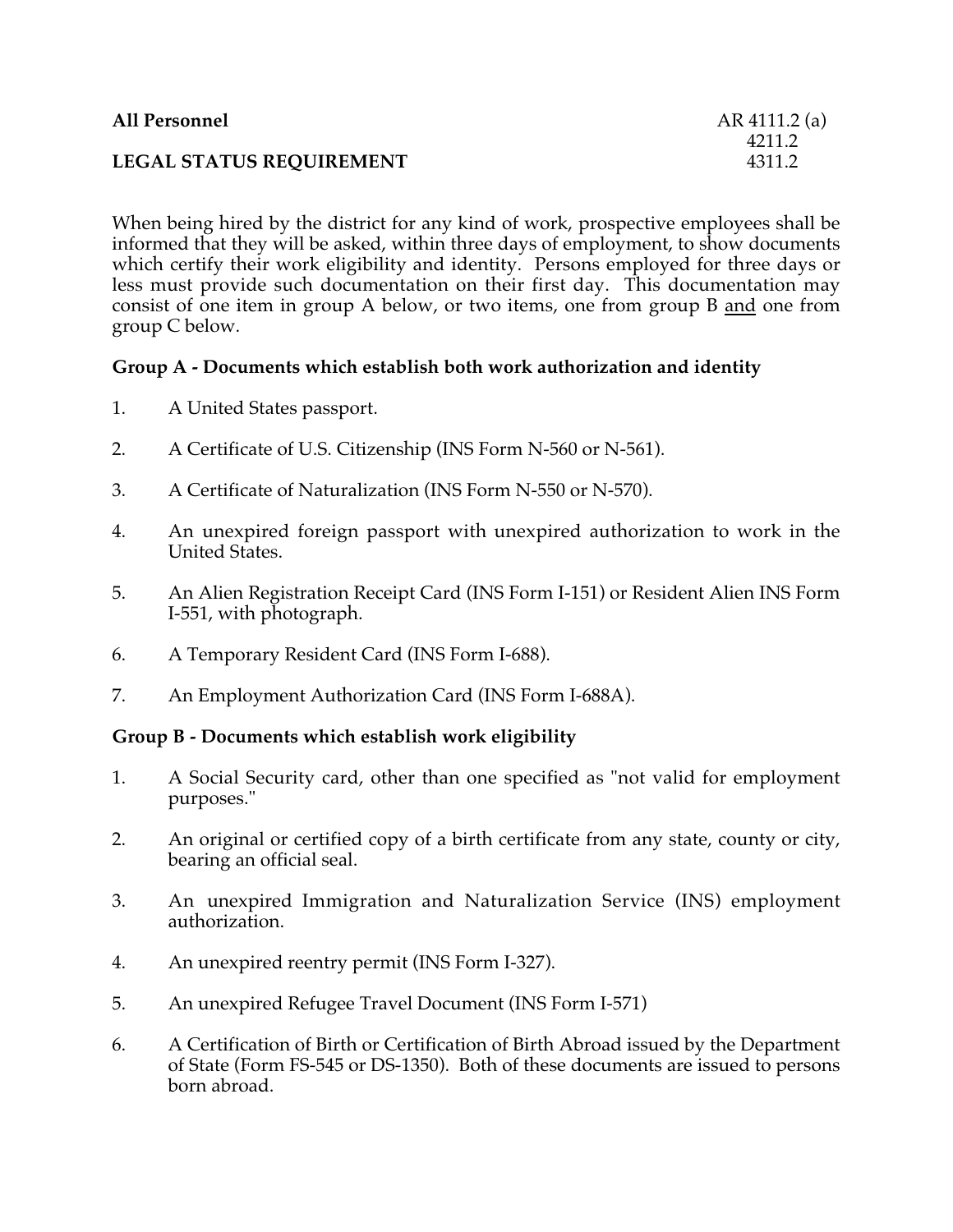## **LEGAL STATUS REQUIREMENT** (continued)

- 7. A United States Citizen Identification Card (INS Form I-197).
- 8. A Native American tribal document.
- 9. An Identification Card for use of Resident Citizen in the United States (INS Form I-179).

## **Group C - Documents which establish identity**

- 1. A state driver's license or state identification card if it includes a photograph or other identifying information such as name, birth date, sex, height, color of eyes and address.
- 2. A school identification card with a photograph.
- 3. A voter's registration card.
- 4. A U.S. military card or draft record.
- 5. An identification card issued by federal, state, or local government agencies or entities.
- 6. A military dependent's identification card.
- 7. Native American tribal documents.
- 8. A U.S. Coast Guard Merchant Mariner Card.
- 9. A Canadian driver's license.

If a minor has a work authorization document but does not have any of the above identity documents, he/she may establish identity by means of a school record or report card, clinic doctor or hospital record, or a day care or nursery school record. Lacking any of these, he/she still may work without an identity document provided that a parent/guardian completes Section 1 of Form I-9 for the minor. In the space for the minor's signature, the parent/guardian must write "minor under age 16."

The parent/guardian also must complete the "Preparer/Translator Certification" section. In Section 2 under List B after the words "Document Identification #," the personnel officer should write "minor under age 16."

If unable to provide satisfactory documentation, the employee shall furnish a receipt indicating that the needed document has been requested. This receipt must be presented within three days of the hire, and the document itself must be provided within 21 days of the hire.